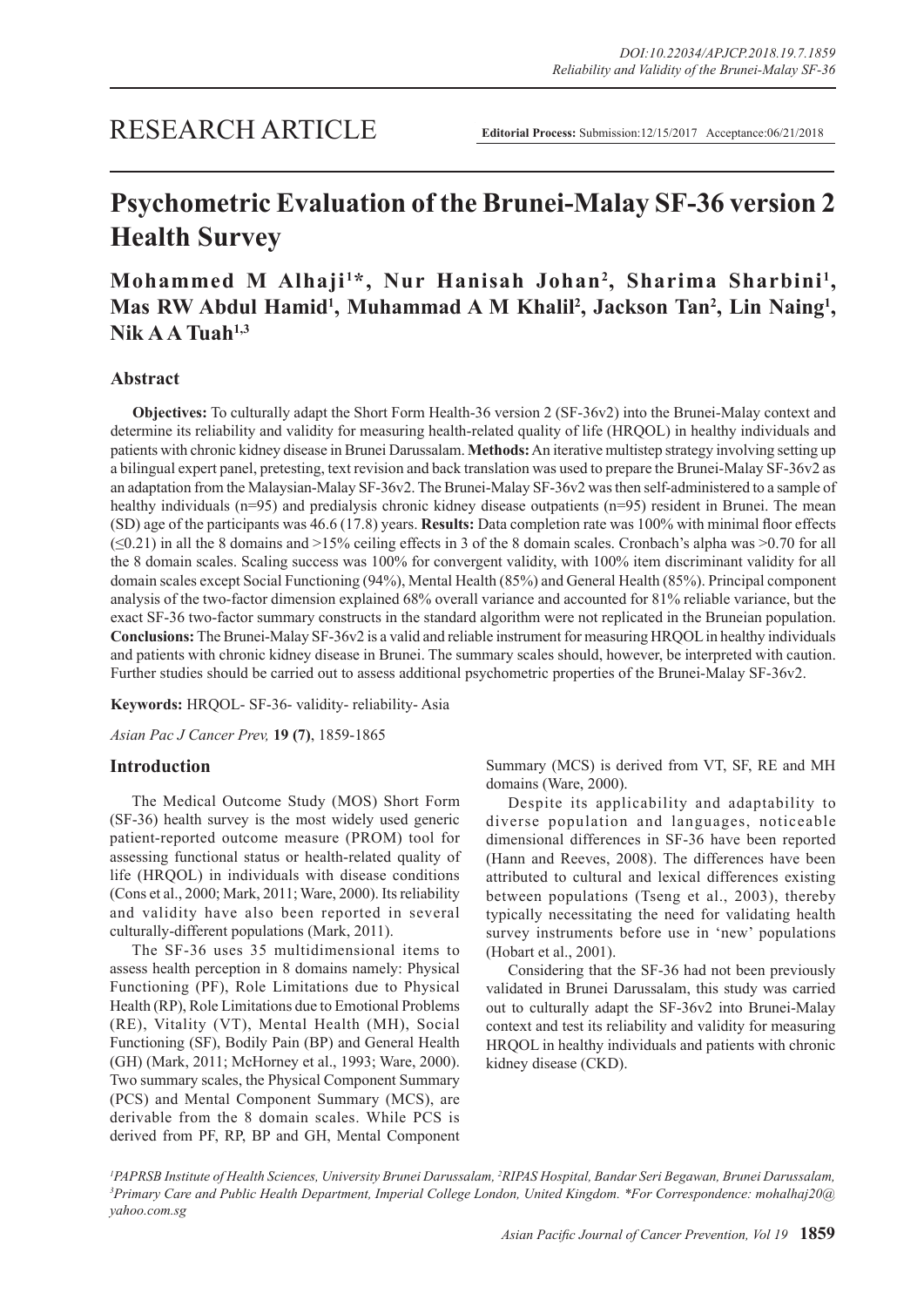# **Materials and Methods**

#### *Expert Panel (for adaptation and revision)*

An English-Malay bilingual panel comprising of 5 professionals in Public Health, Epidemiology, Microbiology, Malay Literature, and Social Care revised the Malaysian Malay SF-36v2 (standard 4-week recall version) for context and lexical adaptation into Brunei-Malay. Face validity was determined, semantics and sentence structure were also reviewed. Problematic words and phrases that are not applicable in Brunei context were replaced with contextually synonymous terms, preferring contextual equivalence over literal equivalence (Bullinger et al., 1998; WHO, 2017). The panel also reviewed the comments from the pretesting of the Brunei-Malay SF-36v2 (Figure 1).

#### *Pretesting*

#### *Participating Pretest (Focus Group Discussion)*

The revised SF-36(i) was then put forth for the pretest. Eight adults Malay residents in Brunei who were able to read and write Malay were purposively invited from the general public to participate in the participatory pretesting (Barribeau et al., 2012). A Focus Group Discussion (FGD) session, facilitated by 2 trained facilitators, was convened to obtain feedback on sentence structure and general understandability of the SF-36 (i) (Tarrant et al., 2014). The participants were each given a print copy of the SF-36 (i) and asked to make comments while the discussion was ongoing. Participants' feedbacks were tape-recorded and transcribed verbatim (Tarrant et al., 2014). Their written comments were also retrieved and reviewed by the expert panel, from which SF-36 (ii) was drafted.

# *Undeclared Pretesting*

The SF-36 (ii) was then self-administered to randomly selected adults  $(n=12)$ , as would in a standard study (Barribeau et al., 2012). For this part, additional open-ended questions on comprehensibility and level of difficulty encountered in the Brunei-Malay SF-36v2 were added. The feedback was further reviewed by the panel and the final SF-36 (iii) (referred as Brunei-Malay SF-36v2 or simply SF-36) was drafted for onward validation in a sample of healthy and CKD population in Brunei Darussalam. This version was back-translated to the English language, proofread by a third party bilingual expert, and compared with the original English version of SF-36v2 to ensure that original context was maintained (WHO, 2017) (Figure 1).

# *Sampling, Data Collection for Validation*

One-ninety  $(n=190)$  adult participants (95 healthy individuals and 95 predialysis CKD patients) self-administered the Brunei-Malay SF-36v2. The healthy participants were purposively recruited from the general population and the CKD patients were randomly enrolled from Rimba Dialysis Center (RDC) Clinic between July and August 2017. Heterogeneous sample was considered, as suggested (Gie Yong and Pearce, 2013).

#### *Item Scoring and Calibration*

Ten items (1, 6, 7, 8, 9a, 9e, 9d, 9h, 11b and 11d) were reverse-coded, with adjusted calibrations in 2 items (GH1 and BP2) (Newvine, n.d). Scale raw scores were computed by simple summation, without standardization, from their derivative item scores. The computed raw scale scores were then converted to a 0-100 linear scale using the formula "(Actual raw domain score - Lowest possible raw score) / (Possible raw score range) \* 100)" (Newvine, n.d).

#### *Psychometric Statistical Analysis*

Data were analyzed using the Statistical Package for the Social Sciences (SPSS) Version 16.0. Internal consistency reliability of the Brunei-Malay SF-36 was determined from Cronbach's alpha  $(\alpha)$  of each of the 8 domains and item-scale correlation (corrected for overlap). Spearman's correlation was used to determine the correlation between items and scales. Factor analysis was carried out using principal component analysis (PCA) and orthogonal rotation (Varimax) to confirm the hypothesized two-component internal construct validity of the SF-36. Mean with standard deviation (SD), median with interquartile range (IQR), frequency (n) and percentage (%) were shown to describe the sample characteristics and responses. Independent t-test was used to compare SF-36 domain scores of the sample based on health status. Statistical difference was set at P<0.05 significance.

#### *Ethical Consideration*

The eligibility criteria were: being an adult (>=18 years); residing in Brunei; able to read and understand Brunei-Malay; and a willingness to participate via written consent. Participants' information were collected anonymously and kept confidentially, and participation was entirely voluntary. This study was reviewed and approved by the Medical and Health Research Ethics Committee (MHREC), Ministry of Health, Brunei Darussalam.

# **Results**

#### *Cultural and Lexical Adaptation*

Of the 36 item-questions, item 1, 2, 3, 4, 4a, 5, 8, and 9 have either been rephrased or some of their words replaced with contextual equivalents. Answer options for item 2, 3a-j and 11b-d were also either rephrased or replaced. Example, the word "anda" in the Malaysian-Malay SF-36v2 was replaced with its Brunei-Malay equivalent, "awda" in the Brunei-Malay SF-36v2.

All participants  $(n=12)$  in the undeclared pretest understood the content of the Brunei-Malay SF-36v2, 9  $(75.0\%)$  found it easy, 2  $(16.7\%)$  found it average and 1 (8.3%) found it difficult to understand.

# *Sample Characteristics*

The median age of the 'healthy' individuals (n=20) who participated in the pretest (participatory and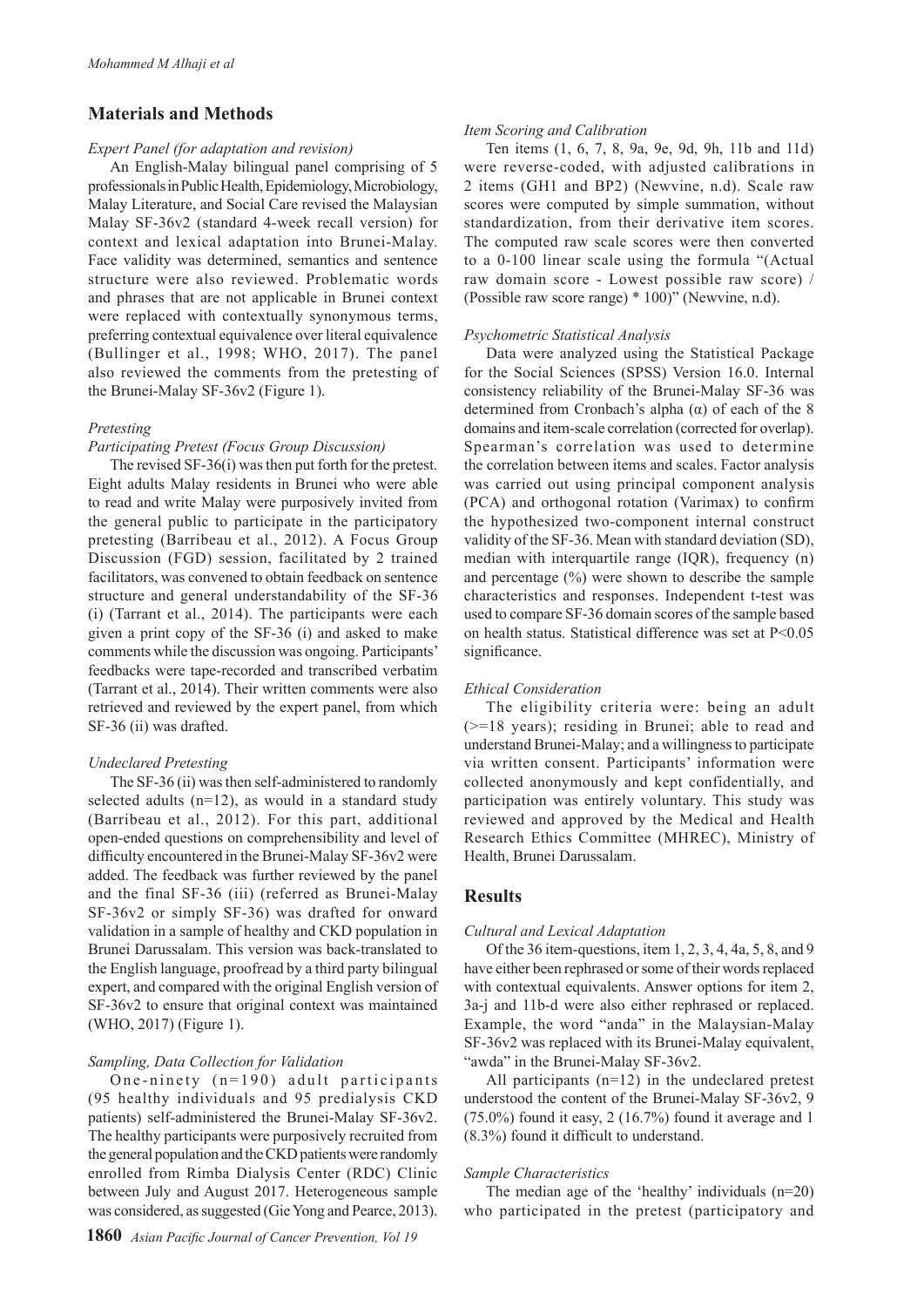|                              |          | Pretest $(n=20)$ |           | Validation (n=190) |
|------------------------------|----------|------------------|-----------|--------------------|
|                              | $n$ (%)  | Mean (SD)        | $n$ (%)   | Mean (SD)          |
| Pretesting                   |          |                  |           |                    |
| Participatory                | 8(40.0)  |                  |           |                    |
| Undeclared                   | 12(60.0) |                  |           |                    |
| Age in years                 |          | $30.0(20.0)*$    |           | 46.6(17.8)         |
| $\leq 45$                    | 14(70.0) |                  | 86(45.3)  |                    |
| $>45$                        | 6(30.0)  |                  | 104(54.7) |                    |
| Gender (n, %)                |          |                  |           |                    |
| Male                         | 9(45.0)  |                  | 92 (48.4) |                    |
| Female                       | 11(55.0) |                  | 98 (51.6) |                    |
| Marital Status               |          |                  |           |                    |
| Not married                  | 12(60.0) |                  | 69(36.3)  |                    |
| Currently married            | 8(40.0)  |                  | 121(63.7) |                    |
| <b>Highest Qualification</b> |          |                  |           |                    |
| None                         | 2(10.0)  |                  | 13(6.8)   |                    |
| Primary                      | 3(15.0)  |                  | 25(13.2)  |                    |
| Secondary                    | 6(30.0)  |                  | 97(51.0)  |                    |
| Tertiary                     | 9(45.0)  |                  | 56 (29.5) |                    |
| <b>Health Status</b>         |          |                  |           |                    |
| Healthy                      | 20 (100) |                  | 95 (50.5) |                    |
| <b>CKD</b>                   |          |                  | 95 (50.5) |                    |

#### Table 1. Sample Demographic Profile (n=190)

SD, Standard Deviation; \* Median (IQR); + positively skewed

undeclared) was 30.0 years (IQR 20.0), age range 18–69 years. The majority  $(n=12, 60\%)$  was, at the time of the data collection, not married; 11 (55%) were female, and 9 (45%) had above-secondary school education.

A total of 190 individuals (95 from the general public, 95 patients with predialysis CKD) aged between 18–84 years, mean (SD) 46.6 (17.8) years, participated in the validation exercise. The majority (54.7%) were aged above 45 years; were female (51.6%); and were educated up to secondary school level (51.0%) (Table 1).

#### *Brunei-Malay SF-36v2 Data description and quality*

The data completion rate was 100% as each respondent's questionnaire was inspected for completeness, post self-administration. Minimal floor effects (≤0.21%) for all the 8 scales were seen. Ceiling effects were also minimal but moderately pronounced for Role-Emotional (25.3%), Physical Functioning (23.2%) and Bodily Pain (21.5%) domains. The sample had the highest mean score (SD) in BP (83.1/100, SD 25.8) and least mean score in RP (60.7/100, SD 23.5) domain scales. Three domain scales (PF, SF, and BP) had negatively skewed mean scores, with highest median scores seen in the PF domain (85, IQR 35.0). CKD patients had lower mean scores than healthy individuals in 5 domains (PF, RP, RE, BP, and GH) and difference were statistically significant  $(p<0.05)$ in 3 domains (PF, BP, and GH). The scores were similar for 3 domains (SF, MH, and VT) between the two groups (Table 2).

#### *Item Internal Consistency*

Items' SD within each domain scale were close and comparable. Example, the range of SD for PF, BP, and RE items were 0.50–0.80; 1.32–1.47; 1.18–1.23, respectively. The scaling success for convergent validity, measured as corrected item correlation with own scale  $r \geq 0.4$  (item internal consistency), was 100% for all the 8 scales/domains (Table 3).

Table 2. Description of the Brunei-Malay SF-36v2 Domain Scales (n=190)

| Scale             | PF            | <b>RP</b>   | <b>RE</b>  | <b>SF</b>      | <b>BP</b>      | МH          | <b>VT</b>  | <b>GH</b>   |
|-------------------|---------------|-------------|------------|----------------|----------------|-------------|------------|-------------|
| Items $(n)$       | 10            | 4           | 3          | 2              | 2              |             | 4          |             |
| Responses $(\% )$ | 100           | 100         | 100        | 100            | 100            | 100         | 100        | 100         |
| Floor $(\% )$     | 1.1           | 2.1         | 2.1        | 0.5            | 0.5            | 0.5         | 1.1        | 0.5         |
| Ceiling $(\% )$   | 23.2          | 13.7        | 25.3       | 21.1           | 21.6           | 11.1        | 6.3        | 3.2         |
| Mean $(SD)^{W}$   | $85.0(35.0)*$ | 60.7(26.8)  | 64.0(27.6) | $62.5(37.5)^*$ | $77.5(56.6)^*$ | 70.4 (18.5) | 62.4(20.4) | 65.3(22.5)  |
| Mean $(SD)^A$     | 67.9(27.9)    | 58.9 (27.4) | 63.2(28.6) | 68.5(23.7)     | 78.4 (31.6)    | 71.2(18.3)  | 63.6(21.4) | 59.9 (21.7) |
| Mean $(SD)^B$     | 82.1 (21.5)   | 62.4(26.3)  | 64.8(26.6) | 68.0(23.4)     | 87.6 (31.5)    | 70.1 (18.7) | 61.2(19.3) | 70.8 (22.2) |

SD, Standard deviation; \*Median (Interquartile range), negatively skewed; Wwhole (n=190); ^CKD (n=95); <sup>B</sup>Healthy (n=95)

*Asian Pacific Journal of Cancer Prevention, Vol 19* **1861**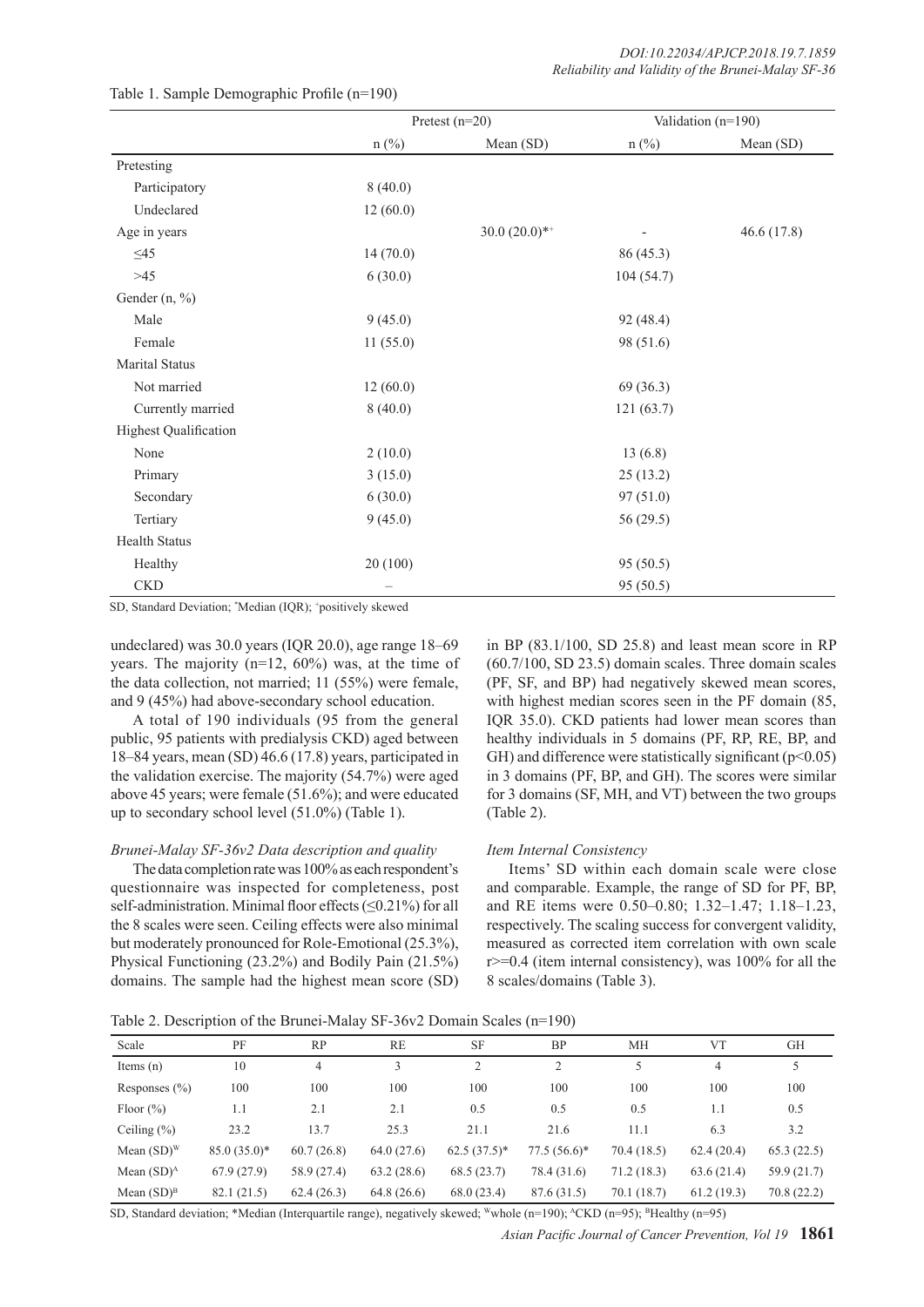|                      |          |                  |               |               | Correlation between:                                                                                                          | Scaling Success   |                      |
|----------------------|----------|------------------|---------------|---------------|-------------------------------------------------------------------------------------------------------------------------------|-------------------|----------------------|
|                      |          | Item description |               |               | items and scales (range)                                                                                                      | Success/total (%) |                      |
| Scale                | [tem(n)] | Mean (range)     | SD (range)    |               | Item internal consistence of the magnetic split of the magnetic service of the set of the set of the set of the set of $\sim$ |                   | Convergent Validity* |
| Physical Functioning |          | $2.12 - 2.83$    | $0.50 - 0.80$ | $0.54 - 0.76$ | $0.18 - 0.45$                                                                                                                 | (001) 08/08       | (001) 01/01          |
| Role-Physical        |          | $3.37 - 3.50$    | 1.16-1.18     | $0.76 - 0.81$ | $0.27 - 0.66$                                                                                                                 | 32/32 (100)       | 4/4(100)             |
| Role-Emotional       |          | $3.48 - 3.67$    | $1.18 - 1.23$ | $0.73 - 0.84$ | $0.36 - 0.68$                                                                                                                 | $24/24$ (100)     | 3/3 (100)            |
| Social Functioning   |          | $3.71 - 3.73$    | $1.03 - 1.10$ | 0.56          | $0.29 - 0.57$                                                                                                                 | $15/16$ $(94.0)$  | 2/2 (100)            |
| <b>Bodily Pain</b>   |          | $4.25 - 4.40$    | $1.32 - 1.47$ | 0.75          | $0.35 - 0.54$                                                                                                                 | $16/16$ (100)     | 2/2 (100)            |
| Mental Health        |          | $3.66 - 4.00$    | $0.87 - 1.08$ | $0.51 - 0.68$ | $0.20 - 0.82$                                                                                                                 | 34/40 (85.0)      | 5/5(100)             |
| Vitality             |          | $3.22 - 3.72$    | $0.97 - 1.06$ | $0.52 - 0.69$ | $0.29 - 0.56$                                                                                                                 | 32/32 (100)       | $4/4$ (100)          |
| General Health       |          | $3.23 - 4.01$    | $1.01 - 1.36$ | $0.43 - 0.65$ | $0.26 - 0.81$                                                                                                                 | $34/40$ (85.0)    | $5/5$ (100)          |



Figure 1. Schematic Outline of the Study. (A) Revision after participatory pretest, (B) Administered for undeclared pretest, (C) Revision after undeclared pretest, (D) Final version administered for validation.

# *Item Discriminant Validity*

Item scores from Spearman's correlation were significantly better correlated with items of the same scale than with other scales, with the exception of 13 items (1 in SF, 6 in MH, 6 in GH). In other words, scaling success was 100% for all domains except SF (94%), MH (85%) and GH (85%). The exceptions were: SF1 correlated more with RE scale than with its scale (SF); MH1-5 with GH scale, and MH5 with VT scale; GH1-5 with MH scale, and GH5 with VT scale. Overall, 267 items (95.4%) of the total 280 items (100%) showed acceptable discriminant validity (Table 3).

# *Scale Internal Consistency Reliability*

The internal consistency reliability of the 8 scales were all above the recommended minimum value (0.70). The least  $\alpha$  score was in SF domain (0.72) and the highest (0.92) in PF domain scale. The internal consistency reliability remained acceptable even when the sample was disaggregated by gender, marital status and health status (Table 4).

# *Factor Analysis (SF-36v2 Summary Scales)*

The two hypothesized components or constructs (PCS and MCS) were extracted in PCA using orthogonal rotation (Varimax). The data met all the set statistical assumptions for carrying factor analysis: determinant score, which checks for multicollinearity/singularity was 0.018 and greater than the recommended minimum value of 0.00001; Bartlett's Test of Sphericity confirmed that our data showed a patterned relationship among the variables as seen from the correlation matrix  $(p<0.001)$ ; Kaiser-Meyer-Olkin (KMO) measure of sampling adequacy (MSA) was 0.88 and the minimum MSA from the diagonal element of the anti-correlation matrix was 0.82, both were greater than the recommended minimum value of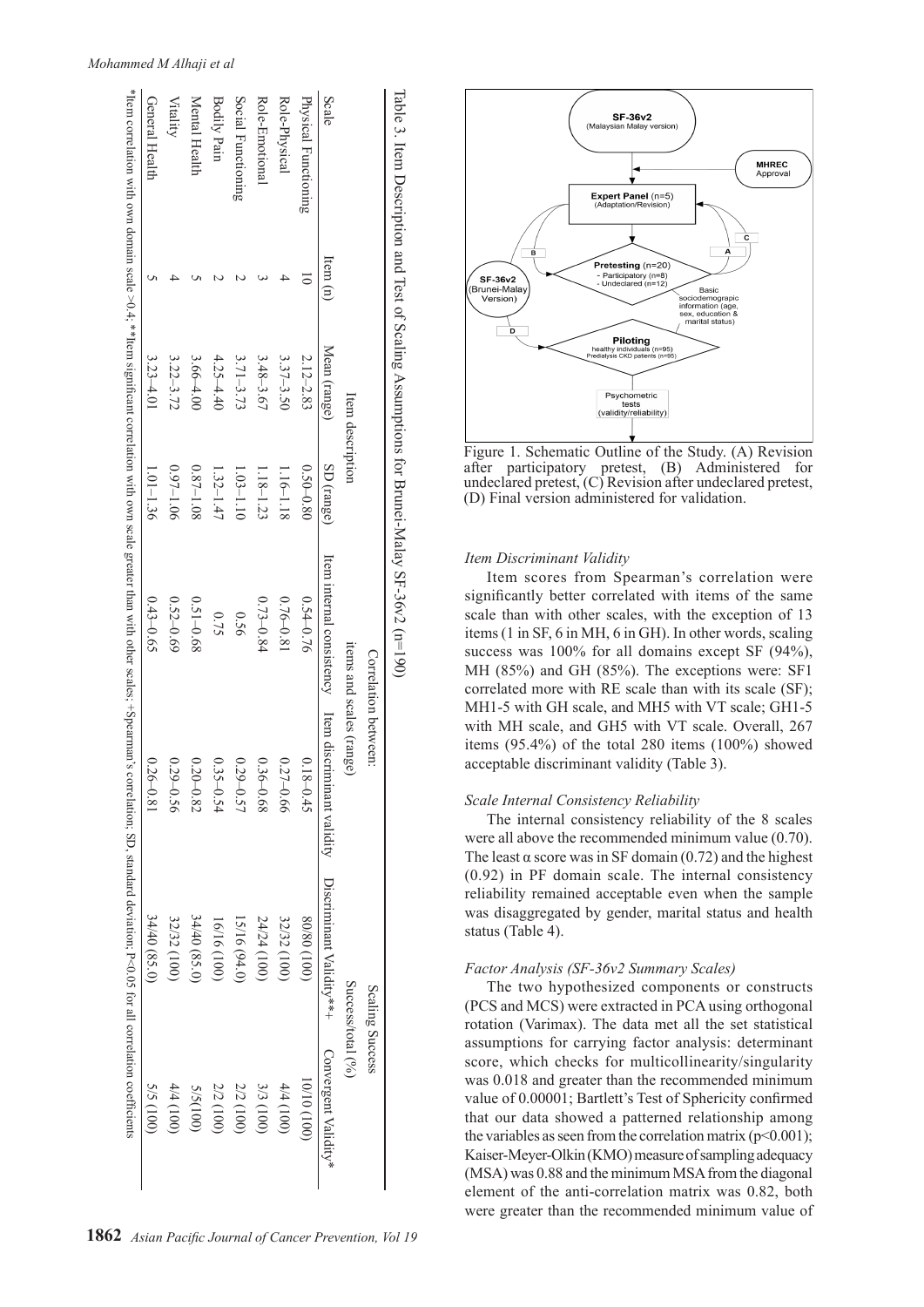|                    |           |          | Gender   |          | <b>Marital Status</b> |            | <b>Health Status</b> |
|--------------------|-----------|----------|----------|----------|-----------------------|------------|----------------------|
|                    | Whole     | Male     | Female   | Single   | Married               | <b>CKD</b> | Healthy              |
| Scale              | $(n=190)$ | $(n=92)$ | $(n=98)$ | $(n=69)$ | $(n=121)$             | $(n=95)$   | $(n=95)$             |
| Phys. Functioning  | 0.92      | 0.92     | 0.92     | 0.93     | 0.92                  | 0.90       | 0.92                 |
| Role-Physical      | 0.91      | 0.92     | 0.89     | 0.93     | 0.89                  | 0.90       | 0.91                 |
| Role-Emotional     | 0.90      | 0.91     | 0.88     | 0.95     | 0.87                  | 0.89       | 0.91                 |
| Social Functioning | 0.72      | 0.74     | 0.70     | 0.74     | 0.71                  | 0.73       | 0.71                 |
| <b>Bodily Pain</b> | 0.86      | 0.82     | 0.88     | 0.87     | 0.85                  | 0.87       | 0.85                 |
| Mental Health      | 0.80      | 0.82     | 0.76     | 0.82     | 0.77                  | 0.81       | 0.79                 |
| Vitality           | 0.80      | 0.82     | 0.76     | 0.84     | 0.79                  | 0.79       | 0.82                 |
| General Health     | 0.81      | 0.84     | 0.78     | 0.80     | 0.82                  | 0.85       | 0.74                 |

Table 4. Brunei-Malay SF-36v2 Domains' Cronbach's Alphas (n=190)

Table 5. Scale Validity and Correlation with Principal Components (rotated) for Brunei-Malay SF-36v2 (n=190)

|                    |                          | SF-36v2 (U.S)            |                |                 | SF-36v2 (Brunei-Malay) |                |             |            |                |                  |            |                |
|--------------------|--------------------------|--------------------------|----------------|-----------------|------------------------|----------------|-------------|------------|----------------|------------------|------------|----------------|
|                    |                          | Standard $(n=4016)^*$    |                | Whole $(n=190)$ |                        |                | $CKD(n=95)$ |            |                | Healthy $(n=95)$ |            |                |
| Scale              | <b>PCS</b>               | <b>MCS</b>               | h <sup>2</sup> | <b>PCS</b>      | <b>MCS</b>             | h <sup>2</sup> | <b>PCS</b>  | <b>MCS</b> | h <sup>2</sup> | <b>PCS</b>       | <b>MCS</b> | h <sup>2</sup> |
| PF                 | $++$                     | $\overline{\phantom{0}}$ | 0.85           | 0.64            | 0.36                   | 0.53           | 0.71        | 0.36       | 0.64           | 0.57             | 0.38       | 0.47           |
| RP                 | $^{++}$                  | $^{+}$                   | 0.87           | 0.90            | 0.20                   | 0.84           | 0.90        | 0.19       | 0.84           | 0.89             | 0.20       | 0.82           |
| <b>RE</b>          | $^{+}$                   | $^{++}$                  | 0.70           | 0.83            | 0.31                   | 0.78           | 0.81        | 0.33       | 0.77           | 0.85             | 0.26       | 0.79           |
| <b>SF</b>          | $\! + \!\!\!\!$          | $^{++}$                  | 0.60           | 0.49            | 0.59                   | 0.58           | 0.32        | 0.66       | 0.53           | 0.67             | 0.50       | 0.70           |
| <b>BP</b>          | $++$                     | $^{+}$                   | 0.71           | 0.40            | 0.64                   | 0.57           | 0.27        | 0.64       | 0.48           | 0.49             | 0.66       | 0.68           |
| МH                 | $\overline{\phantom{a}}$ | $^{++}$                  | 0.74           | 0.22            | 0.82                   | 0.72           | 0.15        | 0.84       | 0.73           | 0.36             | 0.75       | 0.69           |
| <b>VT</b>          | $+$                      | $++$                     | 0.68           | 0.26            | 0.82                   | 0.74           | 0.38        | 0.77       | 0.74           | 0.19             | 0.87       | 0.79           |
| <b>GH</b>          | $+$                      | $^{+}$                   | 0.88           | 0.26            | 0.77                   | 0.65           | 0.24        | 0.74       | 0.60           | 0.29             | 0.81       | 0.74           |
| Variance explained |                          |                          |                |                 |                        |                |             |            |                |                  |            |                |
| Variance           | 75%                      |                          |                | 68%             |                        |                | 71%         |            |                | 67%              |            |                |
| Reliable           | 85%                      |                          |                | 81%             |                        |                | 84%         |            |                | 80%              |            |                |

\*U.S General population, 2009 (Mark, 2011); ++strong association (r ≥ 0.70), +moderate-substantial association (0.30 < r < 0.70), -Weak association  $(r < 0.30)$  (McHorney et al., 1993); Bold shows highest loading correlation in a domain scale

0.5 (Gie Yong and Pearce, 2013; Williams et al., 1996).

The rotated summary components (PCS and MCS) in the whole sample (n=190) explained 68% of the overall variance and accounted for 81% reliable variance of all the 8 domains and for more than 50% in each domain scale. Disaggregating the sample by health status (healthy and CKD), the rotated summary components (PCS and MCS) explained 71% (in healthy) and 67% (in CKD) of the overall variance, and accounted for 84% (in healthy) and 80% (in CKD) reliable variance of all the 8 domains in each group, and for at least 47% in each domain scale of the two groups (Table 5).

The PF  $(r=0.64)$ , RP  $(r=0.90)$  correlated more strongly with component 1 (PCS) while MH (0.82) and VT (r=0.82) correlated more strongly with component 2 (MCS). Moderate correlation of the SF (r=0.49) with the PCS component, in addition to its strong correlation with the MCS ( $r=0.59$ ) component, was seen. RE ( $r=0.83$ ) correlated more strongly with PCS (instead of MCS) and moderately (r=0.31) with MCS; BP (r=0.64) correlated strongly with MCS (instead of PCS) and moderately  $(r=0.40)$  with PCS; and GH  $(r=0.77)$  correlated more strongly unto MCS (Table 5).

# **Discussion**

Our study has confirmed the validity and reliability of the SF-36v2 (Brunei-Malay) for measuring HRQOL in Brunei Darussalam. The study had 100% response rate, and minimal floor and ceiling effects for all 8 SF-36 domain scales. The wide sociodemographic spectrum of our study sample (e.g. the healthy and sick, the young and old) aided in minimizing the floor and ceiling effects.

On testing scaling assumptions, the Brunei-Malay SF-36v2 item internal consistency (100%), convergent validity (100% scaling success), item discriminant validity (overall 95.4% scaling success) and scale internal consistency reliability ( $\alpha$ >0.70) in all the 8 SF-36 domains) were generally satisfactory (Cho and Kim, 2015; Tavakol and Dennick, 2011) and comparable to values reported for SF-36 validations in France (Leplège et al., 1998), Bangladesh (Feroz et al., 2012) and elsewhere. Such failures are considered minor when the majority of items (>90%) fully support the concepts being tested (Hobart et al., 2001), as in our study (with 95.4% success rate).

The exact SF-36 summary constructs (PCS and MCS) in the standard summary algorithm were not replicated in the Bruneian population. Essentially, the pattern of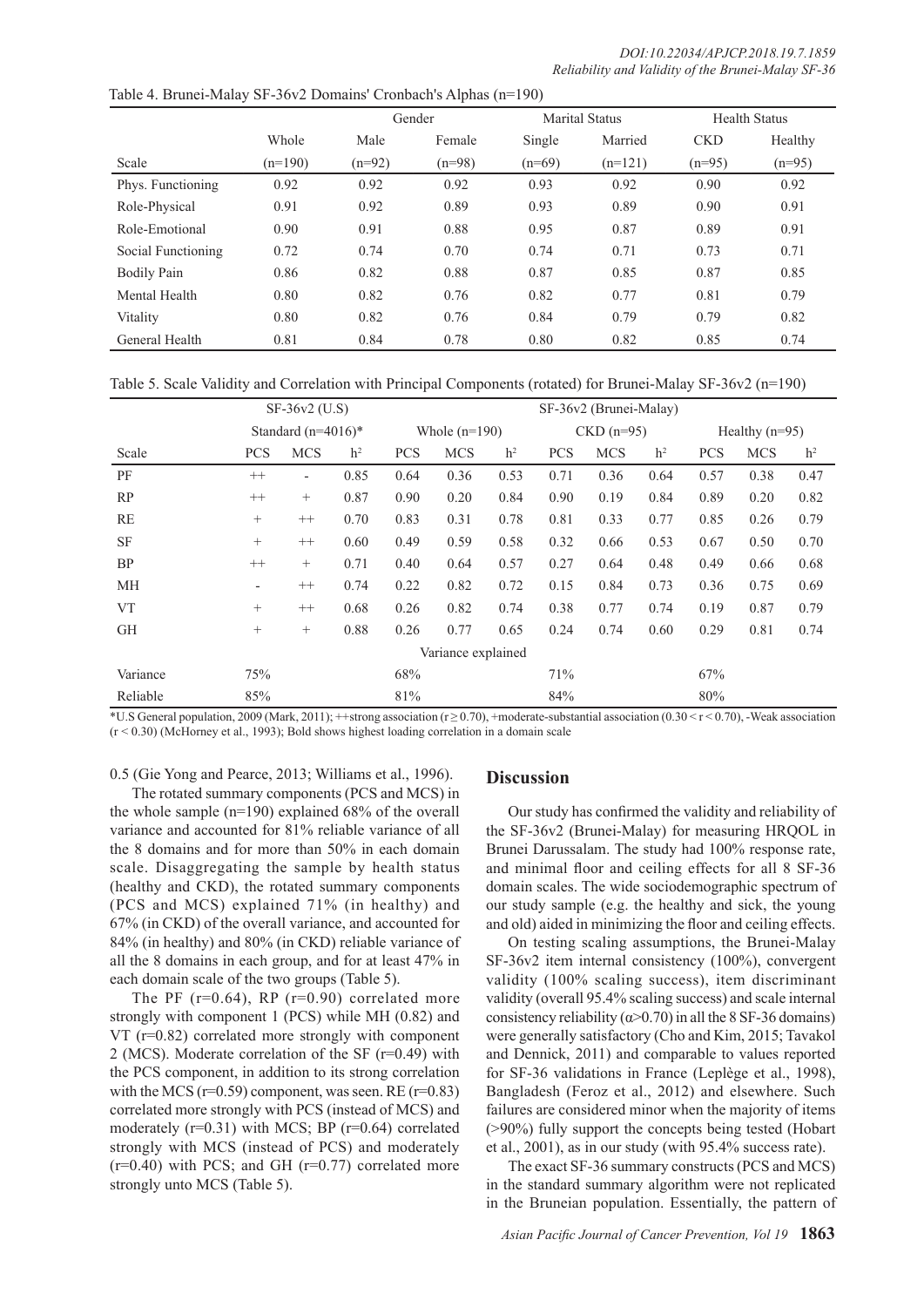#### *Mohammed M Alhaji et al*

the factor loadings of the 8 domains on the summary constructs was as hypothesized for 5 domain scales (PF, RP, SF, MH and VT) and contrary for 3 domain scales (RE, GH and BP). The pattern remained unchanged even when the sample was disaggregated by health status and when oblique rotation method, as suggested by Han and Reeves (2008), was applied.

This was not unexpected as other psychometric studies of the SF-36 have reported similar findings (Suzukamo et al., 2011). In Malaysia, for example, GH correlated more strongly with PCS instead of near-equal correlations with both PCS and MCS, and VT correlated more with PCS instead of correlating with MCS (Sararaks et al., 2005). Similar nonconformities of PCS and MCS summary scoring were reported in Japan (Fukuhara et al., 1998), in Taiwan (Tseng et al., 2003), in Australia (Tucker et al., 2010), and in people with some disease conditions such as multiple sclerosis (Hobart et al., 2001), and 'functional somatic syndrome' (Schröder et al., 2012). A study conducted in Australia using the 1995 National Health Survey dataset (n=18,141) concluded that the PCS and MCS are correlated, resulting in occasional cross-correlation in the domains (Tucker et al., 2010). Furthermore, the difference in the PCS and MCS summary constructs, especially between Asians and Europeans, have been attributed to variations in cultures and customs (Sararaks et al., 2005).

Meanwhile, these discrepancies had resulted in the emergence of several alternative scoring algorithms for summary constructs being suggested such as the three-component models developed in Japan (Suzukamo et al., 2011) and elsewhere (Keller et al., 1998), the reduced 5-scale oblique model (Hann and Reeves, 2008), and the "SF-36 Total/Global/ Overall Scores" (Lins and Carvalho, 2016).

The differences do not discredit the validity and reliability of the SF-36 to adequately measure HRQOL across diverse populations, rather, they point to the inadequacy of the standard scoring algorithm to cater for populations other than the US population (Hann and Reeves, 2008; Tucker et al., 2010). In situation where the hypothesized summary constructs (PCS and MCS) are not confirmed, studies have suggested that summary construct should be interpreted with caution (Hann and Reeves, 2008; Rannou et al., 2007) or country-specific 'algorithm' or 'scoring coefficients' be considered (Fukuhara et al., 1998; Tucker et al., 2010). In any case, however, the individual domain scales should always be reported (Hann and Reeves, 2008; Ware, 2000).

This study is not without its limitations. First, the sample size was only "fairly large enough" for factor analysis according to some studies (Gie Yong and Pearce, 2013; Williams et al., 1996). Second, the translation and cultural adaptation of health survey instruments almost always result in unavoidable 'modifications' that might have profound effects on their original contents (Leplège et al., 1998). However, no extensive alteration was carried out as only incomprehensible words or phrase were rephrased or replaced with contextual equivalents.

In conclusion, our study confirmed the validity and

reliability of the SF-36v2 (Brunei-Malay version) for measuring HRQOL in Brunei Darussalam. The standard PCS and MCS scoring as hypothesized in the standard summary scoring algorithm should be interpreted with caution. Further studies should be carried out on a more varied sample distribution to confirm these findings and to explore other psychometric evaluations such as test-retest reliability.

### **Acknowledgments**

The authors would like to appreciate the efforts of Dr Haji Ramlee Bin Haji Tingkong, Senior Lecturer in Malay Language and Linguistics at Faculty of Art and Social Sciences, and Hajah Hanipah Binti Haji Apong of, formerly, Centre for Advance Care Research, Universiti Brunei Darussalam, for their role in the translation and adaptation phase of this study.

#### **References**

- Barribeau P, Bonnie B, Jeff C, et al (2012). Survey Research. Writing@CSU. Retrieved from https://writing.colostate.edu/ guides/guide.cfm?guideid=68.
- Bullinger M, Alfonso J, Apolone G, et al (1998). Translating health status questionnaires and evaluating their quality: The IQOLA project approach. *J Clin Epidemiol*, **51**, 913–23.
- Cho E, Kim S (2015). Cronbach's coefficient alpha. *Organizational Res Methods*, **18**, 207–30.
- Coons SJ, Rao S, Keininger DL, Hays RD (2000). A comparative review of generic quality-of-life instruments. *Pharmacoeconomics*, **17**, 13–35.
- Feroz AHM, Islam MN, Ten Klooster PM, et al (2012). The Bengali Short Form-36 was acceptable, reliable, and valid in patients with rheumatoid arthritis. *J Clin Epidemiol*, **65**, 1227–35.
- Fukuhara S, Ware JE, Kosinski M, Wada S, Gandek B (1998). Psychometric and clinical tests of validity of the Japanese SF-36 Health Survey. *J Clin Epidemiol*, **51**, 1045–53.
- Gie Yong A, Pearce S (2013). A beginner's guide to factor analysis: Focusing on exploratory factor analysis. *Tutor Quant Methods Psychol*, **9**, 79–94.
- Hann M, Reeves D (2008). The SF-36 scales are not accurately summarised by independent physical and mental component scores. *Qual Life Res*, **17**, 413–23.
- Hobart J, Freeman J, Lamping D, Fitzpatrick R, Thompson A (2001). The SF-36 in multiple sclerosis: why basic assumptions must be tested. *J Neurol Neurosurg Psychiatry*, **71**, 363–70.
- Keller SD, Ware JE, Bentler PM, et al (1998). Use of structural equation modelling to test the construct validity of the SF-36 Health Survey in ten countries: Results from the IQOLA Project. *J Clin Epidemiol*, **51**, 1179–88.
- Leplège A, Ecosse E, Verdier A, Perneger TV (1998). The French SF-36 health survey: translation, cultural adaptation and preliminary psychometric evaluation. *J Clin Epidemiol*, **51**, 1013–23.
- Lins L, Carvalho FM (2016). SF-36 total score as a single measure of health-related quality of life: Scoping review. *SAGE Open Med*, **4**, 205031211667172.
- Mark M (2011). User's manual for the SF-36v2 health survey (3rd ed.). Lincoln: Quality metric incorporated. Retrieved from www.QualityMetric.com.
- McHorney CA, Ware JE, Raczek AE (1993). The MOS 36-item short-form health survey (SF-36): II. Psychometric and